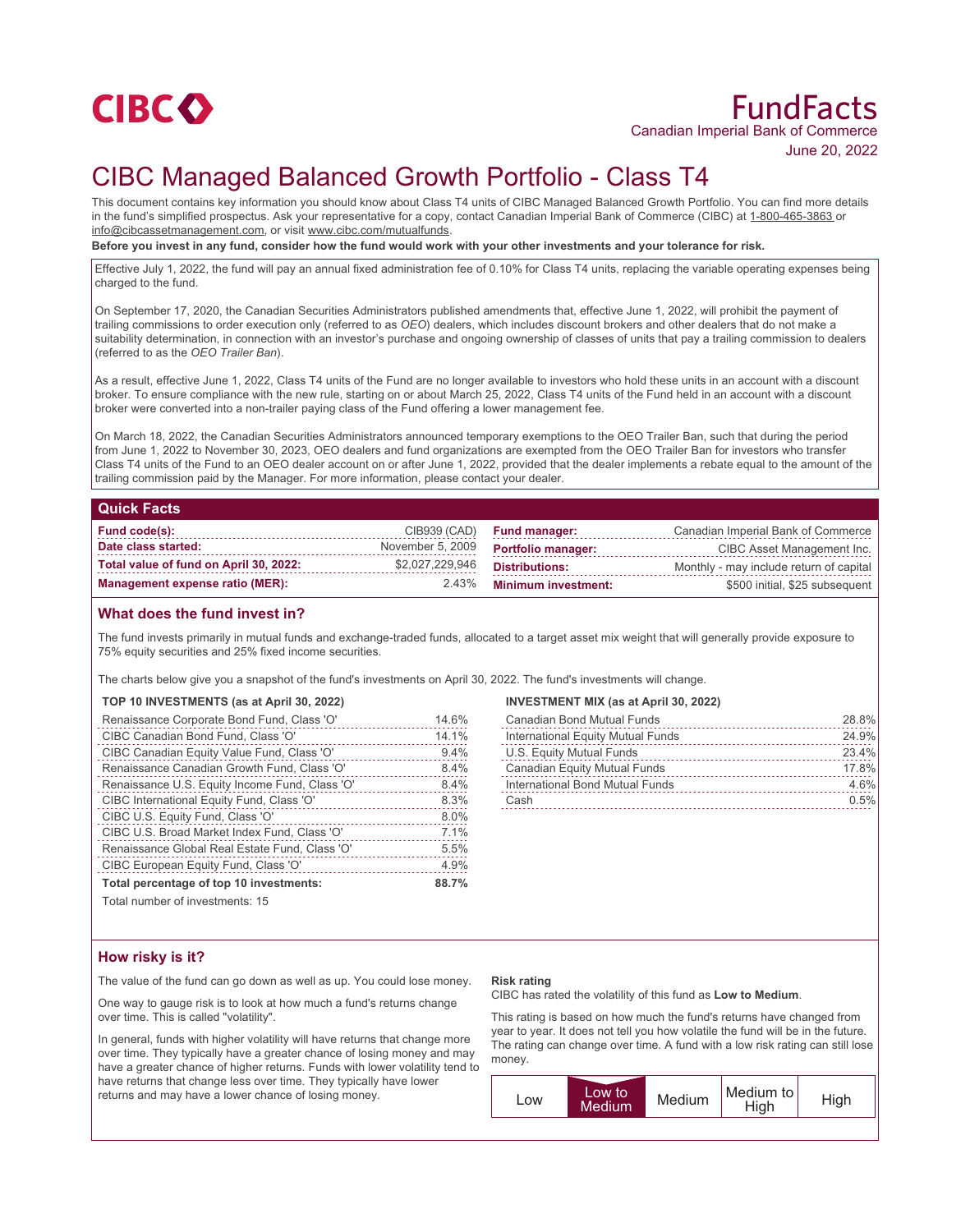# **FundFacts**

For more information about the risk rating, refer to *Investment Risk Classification Methodology* under *Specific Information About Each of the Mutual Funds Described in this Document* in the fund's simplified prospectus. For more information about specific risks that can affect the fund's returns, refer to the simplified prospectus under the section *What are the Risks of Investing in the Fund?* for the fund.

#### **No guarantees**

Like most mutual funds, this fund does not have any guarantees. You may not get back the amount of money you invest.

# **How has the fund performed?**

This section tells you how Class T4 units of the fund have performed over the past 10 years. Returns are after expenses have been deducted. These expenses reduce the fund's returns.

#### **YEAR-BY-YEAR RETURNS**

This chart shows how Class T4 units of the fund performed in each of the past 10 calendar years. Class T4 units dropped in value in 1 of the 10 years. The range of returns and change from year to year can help you assess how risky the fund has been in the past. It does not tell you how the fund will perform in the future.



#### **BEST AND WORST 3-MONTH RETURNS**

This table shows the best and worst returns for Class T4 units of the fund in a 3-month period over the past 10 calendar years. The best and worst 3-month returns could be higher or lower in the future. Consider how much of a loss you could afford to take in a short period of time.

|                     | <b>Return</b> | 3 months ending | If you invested \$1,000 at the beginning of the period |
|---------------------|---------------|-----------------|--------------------------------------------------------|
| <b>Best return</b>  | $11.6\%$      | June 30. 2020   | Your investment would rise to \$1,116                  |
| <b>Worst return</b> | $-12.2\%$     | March 31, 2020  | Your investment would drop to \$878                    |

#### **AVERAGE RETURN**

The annual compounded return of Class T4 units of the fund was 6.5% over the past 10 years. If you had invested \$1,000 in the fund 10 years ago, your investment would be worth \$1,880 as at April 30, 2022.

| Who is this fund for?                                                                                                                                        | A word about tax                                                                                                                                                                                                                                                                                     |
|--------------------------------------------------------------------------------------------------------------------------------------------------------------|------------------------------------------------------------------------------------------------------------------------------------------------------------------------------------------------------------------------------------------------------------------------------------------------------|
| Investors who:<br>• are seeking long-term capital growth with a secondary focus on income<br>generation; and<br>• are investing for the medium to long term. | In general, you will have to pay income tax on any money you make on a<br>fund. How much you pay depends on the tax laws where you live and<br>whether or not you hold the fund in a registered plan such as a<br>Registered Retirement Savings Plan (RRSP) or a Tax-Free Savings<br>Account (TFSA). |
|                                                                                                                                                              | Keep in mind that if you hold your fund in a non-registered plan, fund<br>distributions are included in your taxable income, whether you receive<br>them in cash or have them reinvested.                                                                                                            |

# **How much does it cost?**

The following tables show the fees and expenses you could pay to buy, own, and sell Class T4 units of the fund. The fees and expenses - including any commissions - can vary among classes of a fund and among funds. Higher commissions can influence representatives to recommend one investment over another. Ask about other funds and investments that may be suitable for you at a lower cost.

## **1. SALES CHARGES**

There are no sales charges payable when you buy, switch, or sell units of the fund through CIBC Securities Inc. or CIBC Investor Services Inc. You may pay sales charges if you purchase units of the fund through another firm.